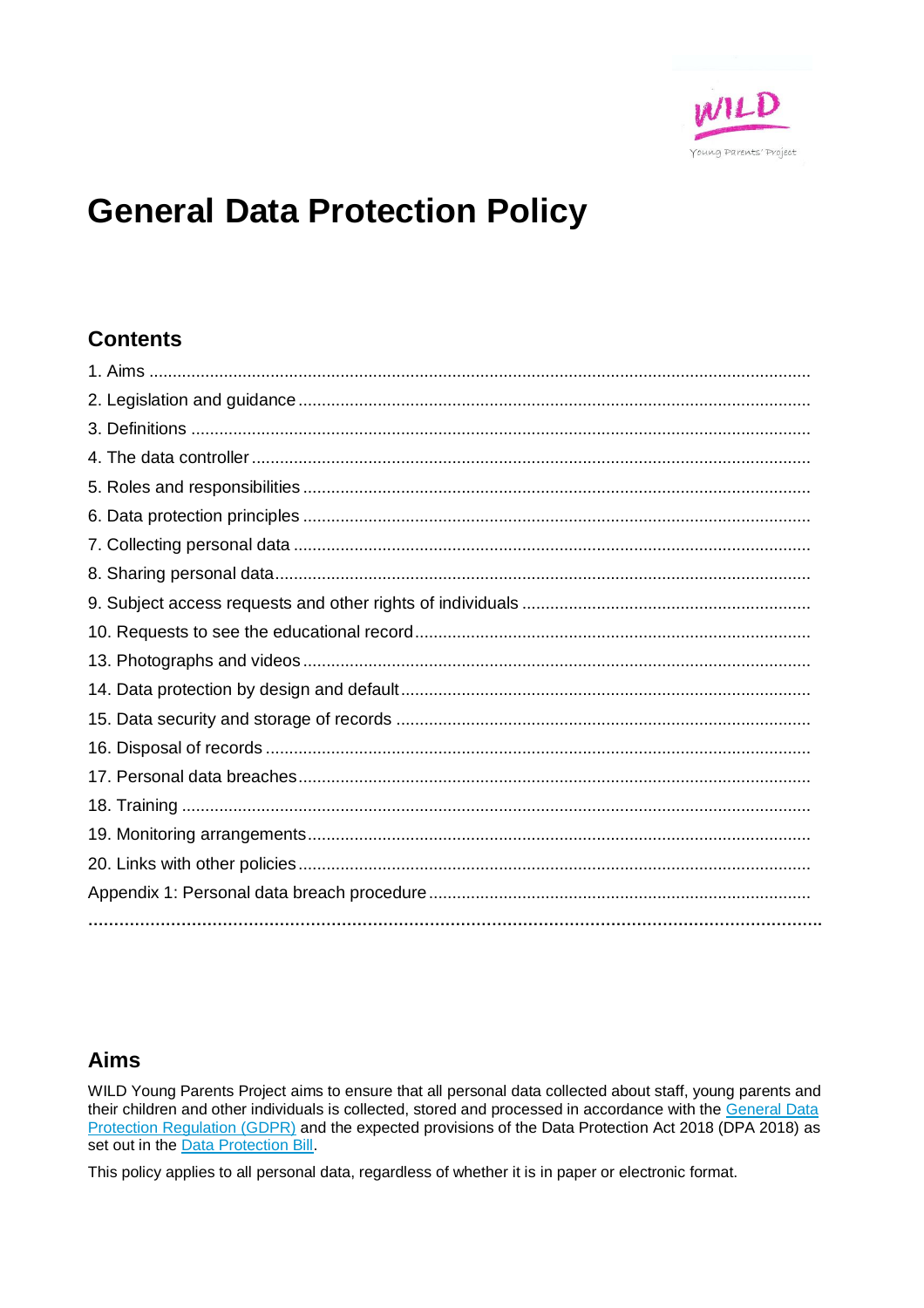### **Legislation and guidance**

This policy meets the requirements of the GDPR and the expected provisions of the DPA 2018. It is based on guidance published by the Information Commissioner's Office (ICO) on the [GDPR](https://ico.org.uk/for-organisations/guide-to-the-general-data-protection-regulation-gdpr/individual-rights/right-to-be-informed/) and the ICO's [code of](https://ico.org.uk/media/for-organisations/documents/2014223/subject-access-code-of-practice.pdf)  [practice for subject access requests.](https://ico.org.uk/media/for-organisations/documents/2014223/subject-access-code-of-practice.pdf)

It also reflects the ICO's [code of practice](https://ico.org.uk/media/for-organisations/documents/1542/cctv-code-of-practice.pdf) for the use of surveillance cameras and personal information.

In addition, this policy complies with our constitution.

### **Definitions**

| <b>Term</b>                         | <b>Definition</b>                                                                                                                                                                                                                                                                                                                                                                                                        |
|-------------------------------------|--------------------------------------------------------------------------------------------------------------------------------------------------------------------------------------------------------------------------------------------------------------------------------------------------------------------------------------------------------------------------------------------------------------------------|
| <b>Personal data</b>                | Any information relating to an identified, or<br>identifiable, individual.<br>This may include the individual's:<br>Name (including initials)<br>Contact details<br>$\bullet$<br>Date of birth<br>Location data<br>$\bullet$<br>Online identifier, such as a username<br>It may also include factors specific to the<br>individual's physical, physiological, genetic,<br>mental, economic, cultural or social identity. |
| Special categories of personal data | Personal data which is more sensitive and so<br>needs more protection, including information<br>about an individual's:<br>Racial or ethnic origin<br>$\bullet$<br>Political opinions<br>$\bullet$<br>Religious or philosophical beliefs<br>$\bullet$<br>Trade union membership<br>$\bullet$<br>Genetics<br>$\bullet$<br>Health - physical or mental<br>$\bullet$<br>Sex life or sexual orientation                       |
| <b>Processing</b>                   | Anything done to personal data, such as<br>collecting, recording, organising, structuring,<br>storing, adapting, altering, retrieving, using,<br>disseminating, erasing or destroying.<br>Processing can be automated or manual.                                                                                                                                                                                         |
| Data subject                        | The identified or identifiable individual whose<br>personal data is held or processed.                                                                                                                                                                                                                                                                                                                                   |
| Data controller                     | A person or organisation that determines the                                                                                                                                                                                                                                                                                                                                                                             |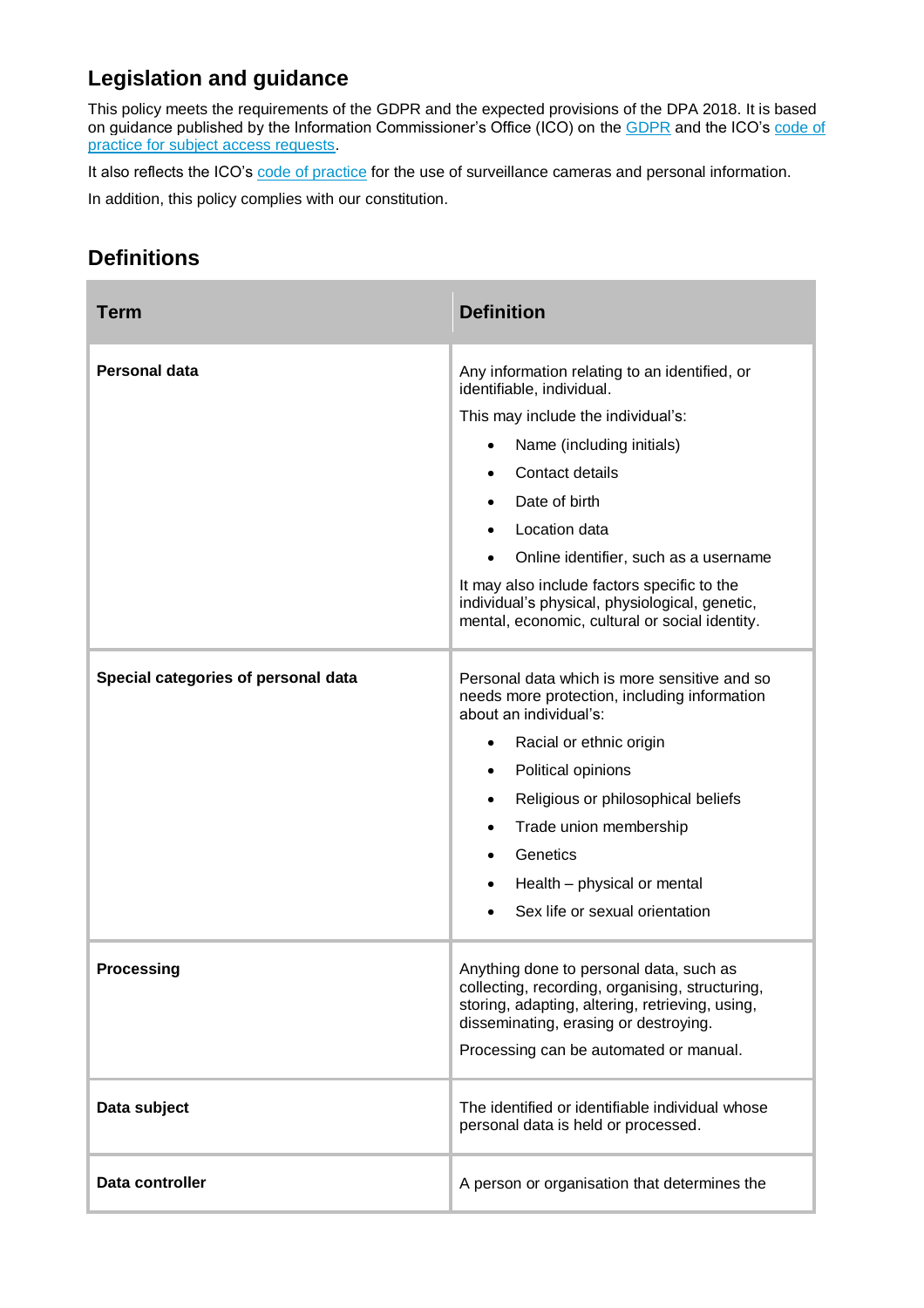|                      | purposes and the means of processing of<br>personal data.                                                                                               |
|----------------------|---------------------------------------------------------------------------------------------------------------------------------------------------------|
| Data processor       | A person or other body, other than an employee<br>of the data controller, who processes personal<br>data on behalf of the data controller.              |
| Personal data breach | A breach of security leading to the accidental or<br>unlawful destruction, loss, alteration, unauthorised<br>disclosure of, or access to personal data. |

### **The data controller**

WILD processes personal data relating to parents and their children, staff, trustees, visitors and others, and therefore is a data controller.

WILD is registered as a data controller with the ICO and will renew this registration annually or as otherwise legally required.

### **Roles and responsibilities**

This policy applies to **all staff** employed by WILD, and to external organisations or individuals working on our behalf. Staff who do not comply with this policy may face disciplinary action.

#### **Management Committee**

The Management Committee has overall responsibility for ensuring that WILD complies with all relevant data protection obligations.

#### **Data protection officer**

The data protection officer (DPO) is responsible for overseeing the implementation of this policy, monitoring our compliance with data protection law, and developing related policies and guidelines where applicable.

They will provide an annual report of their activities directly to the governing board and, where relevant, report to the board their advice and recommendations on data protection issues.

The DPO is also the first point of contact for individuals whose data WILD processes, and for the ICO.

Full details of the DPO's responsibilities are set out in their job description.

Our DPO is Jo Davies and is contactable via [jo.davies@wildproject.org.uk](mailto:jo.davies@wildproject.org.uk) or 07884366190

The Chief Executive Officer acts as the representative of the data controller on a day-to-day basis.

#### **All staff**

Staff are responsible for:

- Collecting, storing and processing any personal data in accordance with this policy
- Informing WILD of any changes to their personal data, such as a change of address
- Contacting the DPO in the following circumstances:
	- $\circ$  With any questions about the operation of this policy, data protection law, retaining personal data or keeping personal data secure
	- o If they have any concerns that this policy is not being followed
	- $\circ$  If they are unsure whether or not they have a lawful basis to use personal data in a particular way
	- $\circ$  If they need to rely on or capture consent, draft a privacy notice, deal with data protection rights invoked by an individual, or transfer personal data outside the European Economic Area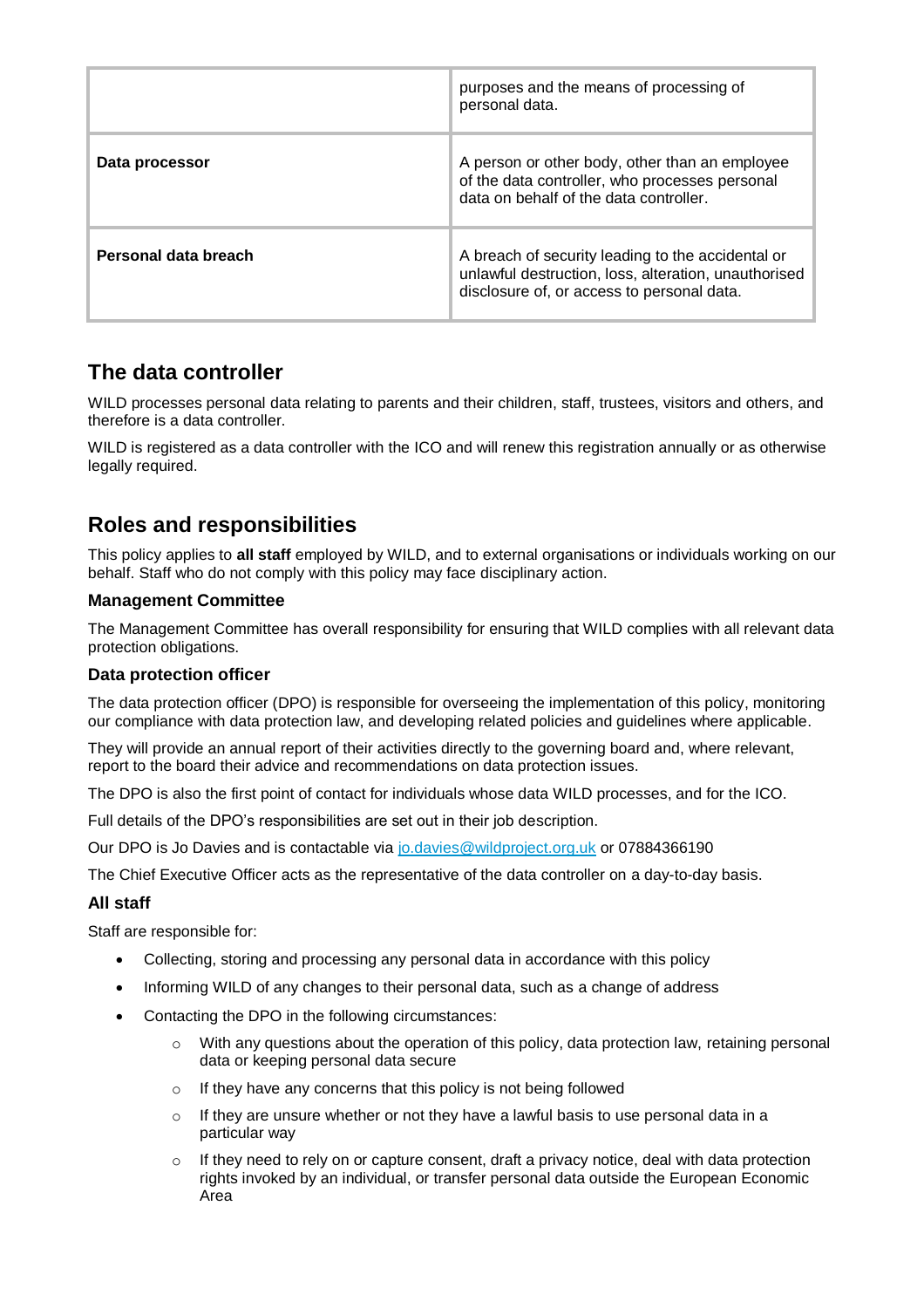- o If there has been a data breach
- $\circ$  Whenever they are engaging in a new activity that may affect the privacy rights of individuals
- $\circ$  If they need help with any contracts or sharing personal data with third parties

### **Data protection principles**

The GDPR is based on data protection principles that our organisation must comply with.

The principles say that personal data must be:

- Processed lawfully, fairly and in a transparent manner
- Collected for specified, explicit and legitimate purposes
- Adequate, relevant and limited to what is necessary to fulfil the purposes for which it is processed
- Accurate and, where necessary, kept up to date
- Kept for no longer than is necessary for the purposes for which it is processed
- Processed in a way that ensures it is appropriately secure

This policy sets out how WILD aims to comply with these principles.

### **Collecting personal data**

#### **Lawfulness, fairness and transparency**

We will only process personal data where we have one of 6 'lawful bases' (legal reasons) to do so under data protection law:

- The data needs to be processed so that WILD can **fulfil a contract** with the individual, or the individual has asked WILD to take specific steps before entering into a contract
- The data needs to be processed so that WILD can **comply with a legal obligation**
- The data needs to be processed to ensure the **vital interests** of the individual e.g. to protect someone's life
- The data needs to be processed so that WILD can perform a task **in the public interest,** and carry out its official functions
- The data needs to be processed for the **legitimate interests** of WILD or a third party (provided the individual's rights and freedoms are not overridden)
- The individual (or their parent/carer when appropriate in the case of a child) has freely given clear **consent**

If we offer online services, such as apps, and we intend to rely on consent as a basis for processing, we will get parental consent (except for online counselling and preventive services).

#### **Limitation, minimisation and accuracy**

We will only collect personal data for specified, explicit and legitimate reasons. We will explain these reasons to the individuals when we first collect their data.

If we want to use personal data for reasons other than those given when we first obtained it, we will inform the individuals concerned before we do so, and seek consent where necessary.

Staff must only process personal data where it is necessary in order to do their jobs.

When staff no longer need the personal data they hold, they must ensure it is deleted or anonymised. This will be done in accordance with the WILD's record keeping policy.

### **Sharing personal data**

We will not normally share personal data with anyone else, but may do so where:

There is an issue with a child or parent/carer that puts the safety of our staff at risk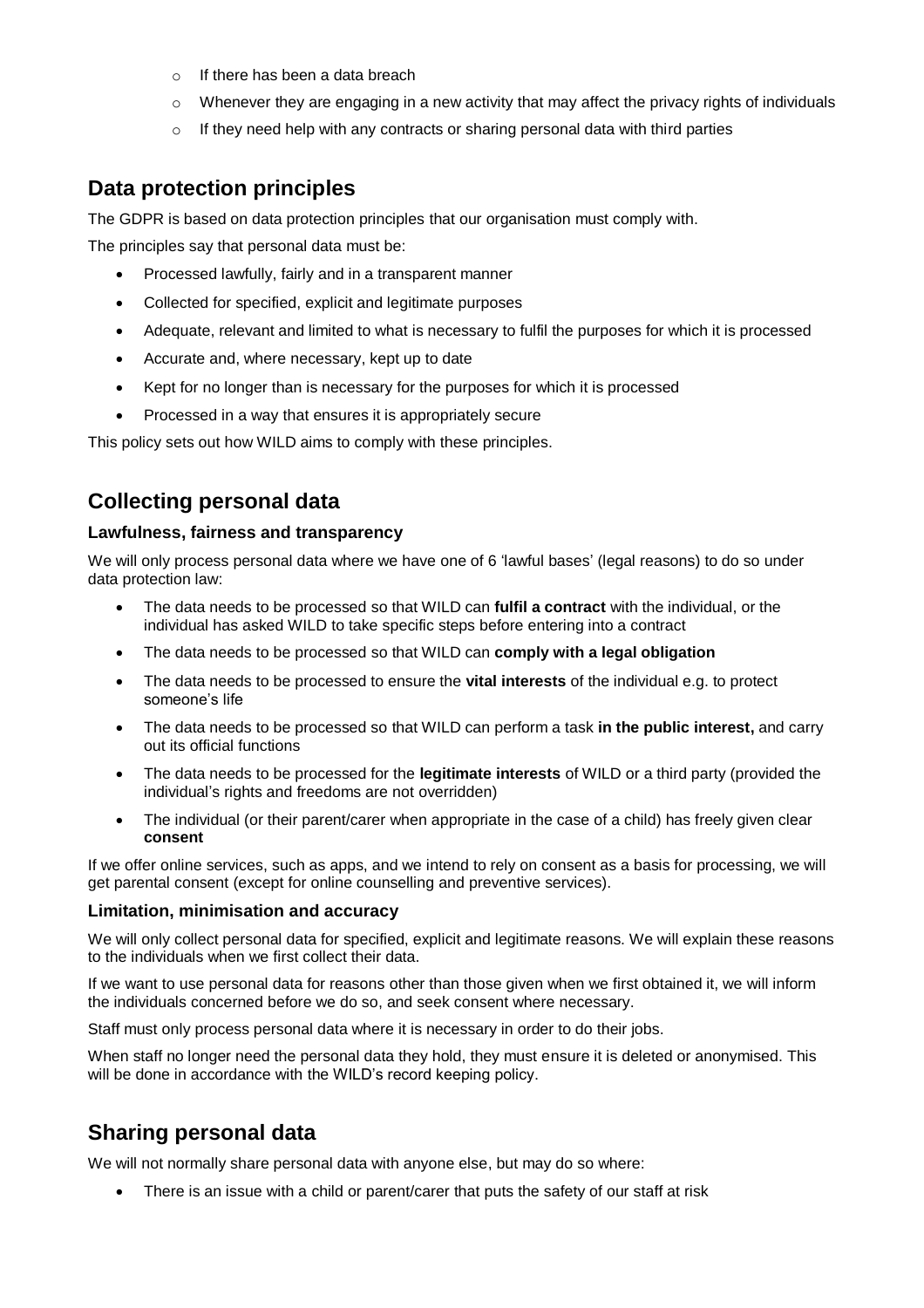- We need to liaise with other agencies we will seek consent as necessary before doing this
- Our suppliers or contractors need data to enable us to provide services to our staff and beneficiaries – for example, IT companies. When doing this, we will:
	- $\circ$  Only appoint suppliers or contractors which can provide sufficient quarantees that they comply with data protection law
	- o Establish a data sharing agreement with the supplier or contractor, either in the contract or as a standalone agreement, to ensure the fair and lawful processing of any personal data we share
	- $\circ$  Only share data that the supplier or contractor needs to carry out their service, and information necessary to keep them safe while working with us

We will also share personal data with law enforcement and government bodies where we are legally required to do so, including for:

- The prevention or detection of crime and/or fraud
- The apprehension or prosecution of offenders
- The assessment or collection of tax owed to HMRC
- In connection with legal proceedings
- Where the disclosure is required to satisfy our safeguarding obligations
- Research and statistical purposes, as long as personal data is sufficiently anonymised or consent has been provided

We may also share personal data with emergency services and local authorities to help them to respond to an emergency situation that affects any of our parents, children or staff.

### **Subject access requests and other rights of individuals**

#### **Subject access requests**

Individuals have a right to make a 'subject access request' to gain access to personal information that the charity holds about them. This includes:

- Confirmation that their personal data is being processed
- Access to a copy of the data
- The purposes of the data processing
- The categories of personal data concerned
- Who the data has been, or will be, shared with
- How long the data will be stored for, or if this is not possible, the criteria used to determine this period
- The source of the data, if not the individual
- Whether any automated decision-making is being applied to their data, and what the significance and consequences of this might be for the individual

Subject access requests must be submitted in writing, either by letter or email to the DPO. They should include:

- Name of individual
- Correspondence address
- Contact number and email address
- Details of the information requested

If staff receive a subject access request they must immediately forward it to the DPO.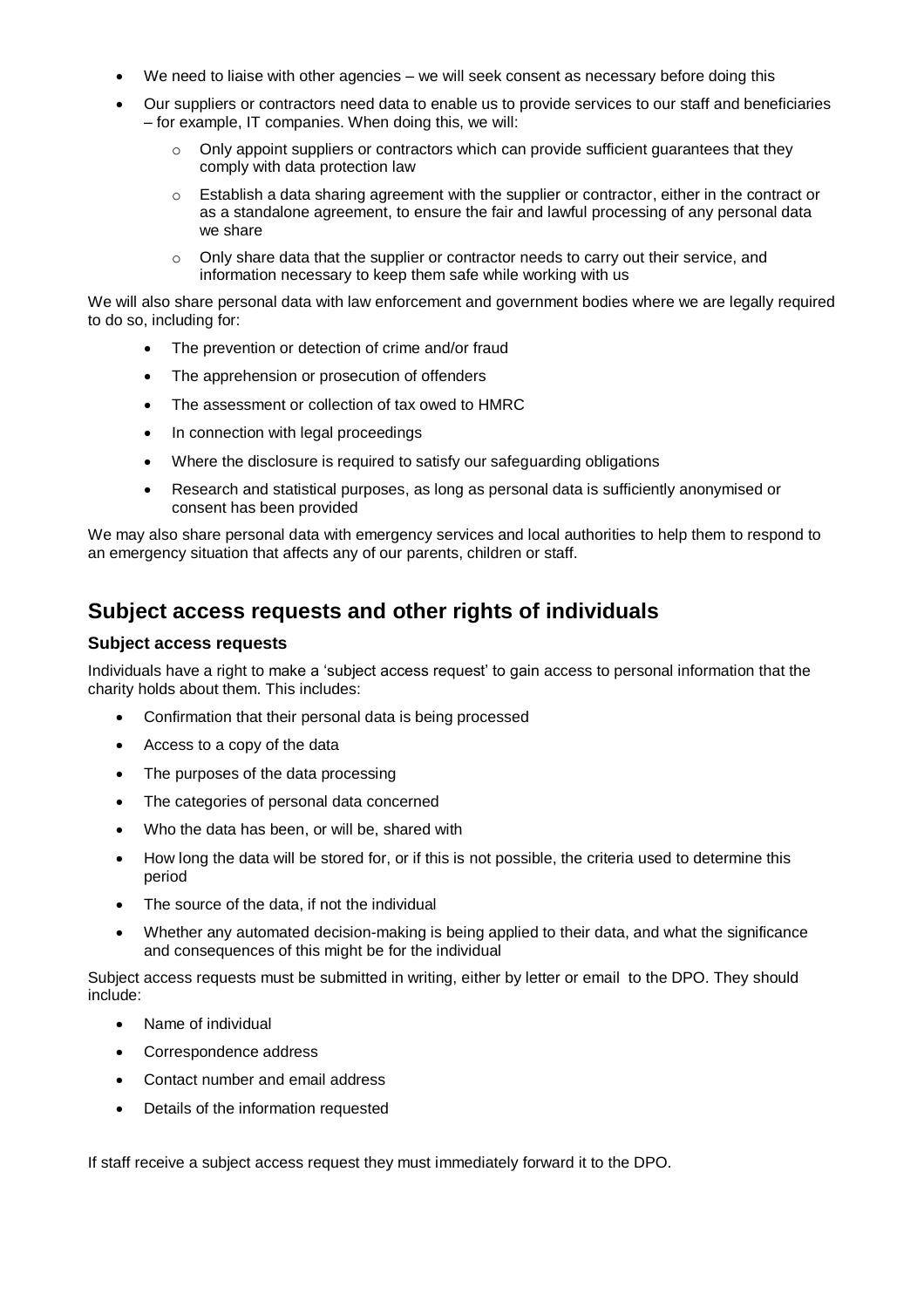#### **Children and subject access requests**

Personal data about a child belongs to that child, and not the child's parents or carers. For a parent or carer to make a subject access request with respect to their child, the child must either be unable to understand their rights and the implications of a subject access request, or have given their consent.

Children below the age of 12 are generally not regarded to be mature enough to understand their rights and the implications of a subject access request. Therefore, most subject access requests from parents or carers of children in our organisation may be granted without the express permission of the child.

#### **Responding to subject access requests**

When responding to requests, we:

- May ask the individual to provide 2 forms of identification
- May contact the individual via phone to confirm the request was made
- Will respond without delay and within 1 month of receipt of the request
- Will provide the information free of charge
- May tell the individual we will comply within 3 months of receipt of the request, where a request is complex or numerous. We will inform the individual of this within 1 month, and explain why the extension is necessary

We will not disclose information if it:

- Might cause serious harm to the physical or mental health of the child or another individual
- Would reveal that the child is at risk of abuse, where the disclosure of that information would not be in the child's best interests
- Is contained in adoption or parental order records
- Is given to a court in proceedings concerning the child

If the request is unfounded or excessive, we may refuse to act on it, or charge a reasonable fee which takes into account administrative costs.

A request will be deemed to be unfounded or excessive if it is repetitive, or asks for further copies of the same information.

When we refuse a request, we will tell the individual why, and tell them they have the right to complain to the ICO.

#### **Other data protection rights of the individual**

In addition to the right to make a subject access request (see above), and to receive information when we are collecting their data about how we use and process it (see section 7), individuals also have the right to:

- Withdraw their consent to processing at any time
- Ask us to rectify, erase or restrict processing of their personal data, or object to the processing of it (in certain circumstances)
- Prevent use of their personal data for direct marketing
- Challenge processing which has been justified on the basis of public interest
- Object to decisions based solely on automated decision making or profiling (decisions taken with no human involvement, that might negatively affect them)
- Prevent processing that is likely to cause damage or distress
- Be notified of a data breach in certain circumstances
- Make a complaint to the ICO
- Ask for their personal data to be transferred to a third party in a structured, commonly used and machine-readable format (in certain circumstances)

Individuals should submit any request to exercise these rights to the DPO. If staff receive such a request, they must immediately forward it to the DPO.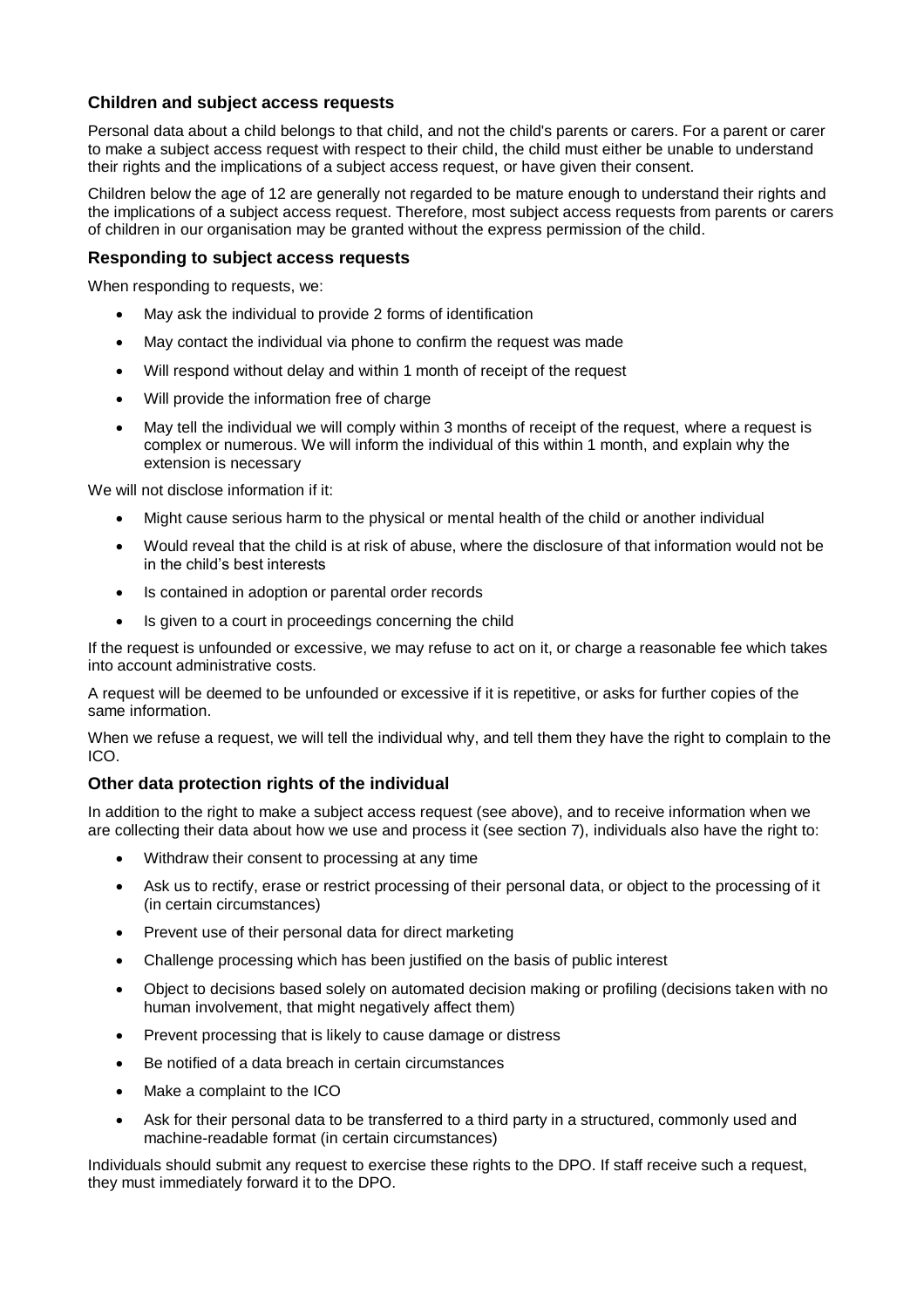### **Photographs and videos**

As part of WILD activities, we may take photographs and record images of individuals within our groups.

We will obtain written consent from parents/carers for photographs and videos to be taken of their child for communication, marketing and promotional materials. We will clearly explain how the photograph and/or video will be used to both the parent/carer and pupil.

Uses may include:

- Within WILD
- Outside of WILD by external agencies such as the photographer for newspapers etc
- Online on our website or social media pages

Consent can be refused or withdrawn at any time. If consent is withdrawn, we will delete the photograph or video and not distribute it further.

When using photographs and videos in this way we will not accompany them with any other personal information about the child, to ensure they cannot be identified.

See our Safeguarding policy for more information on our use of photographs and videos.

### **Data protection by design and default**

We will put measures in place to show that we have integrated data protection into all of our data processing activities, including:

- Appointing a suitably qualified DPO, and ensuring they have the necessary resources to fulfil their duties and maintain their expert knowledge
- Only processing personal data that is necessary for each specific purpose of processing, and always in line with the data protection principles set out in relevant data protection law (see section 6)
- Completing privacy impact assessments where WILD's processing of personal data presents a high risk to rights and freedoms of individuals, and when introducing new technologies (the DPO will advise on this process)
- Integrating data protection into internal documents including this policy, any related policies and privacy notices
- Regularly training members of staff on data protection law, this policy, any related policies and any other data protection matters; we will also keep a record of attendance
- Regularly conducting reviews and audits to test our privacy measures and make sure we are compliant
- Maintaining records of our processing activities, including:
	- For the benefit of data subjects, making available the name and contact details of WILD and DPO and all information we are required to share about how we use and process their personal data (via our privacy notices)
	- $\circ$  For all personal data that we hold, maintaining an internal record of the type of data, data subject, how and why we are using the data, any third-party recipients, how and why we are storing the data, retention periods and how we are keeping the data secure

### **Data security and storage of records**

We will protect personal data and keep it safe from unauthorised or unlawful access, alteration, processing or disclosure, and against accidental or unlawful loss, destruction or damage.

In particular:

 Paper-based records and portable electronic devices, such as laptops and hard drives that contain personal data are kept under lock and key when not in use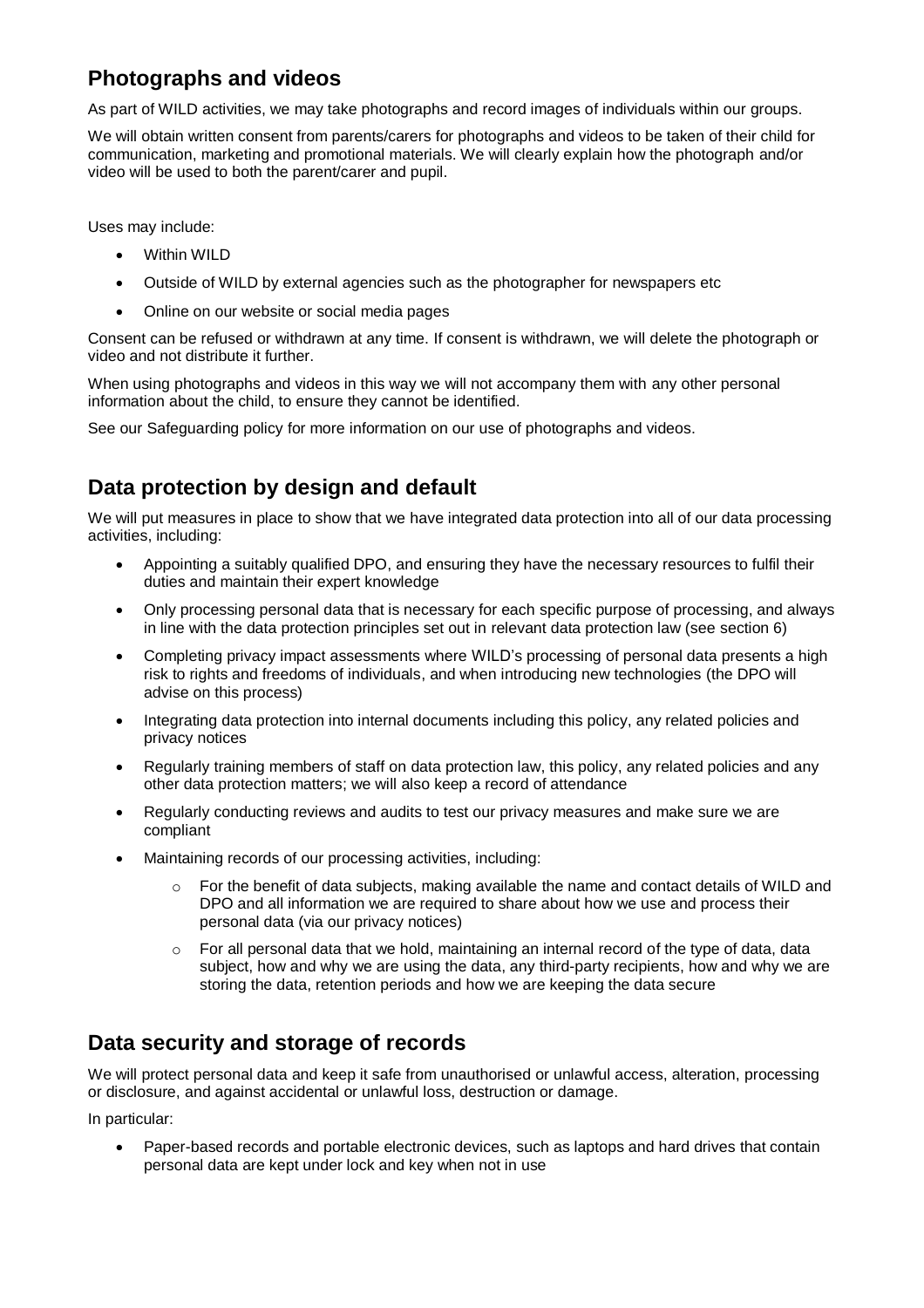- Papers containing confidential personal data must not be left on an office desk, or home work station or pinned to noticeboards, or left anywhere else where there is general access
- Where personal information needs to be taken off site, staff must sign it in and out from the WILD office
- Passwords that are at least 8 characters long containing letters and numbers are used to access WILD's computers, laptops and other electronic devices. Staff are reminded to change their passwords at regular intervals
- Staff or Management Committee who store personal information on their personal devices are expected to follow the same security procedures as for office-owned equipment (see our ICT policy/Acceptable use agreement/policy on acceptable use). STAFF MAY ONLY USE WORK DEVICES FOR WORK PURPOSES
- Where we need to share personal data with a third party, we carry out due diligence and take reasonable steps to ensure it is stored securely and adequately protected (see section 8)

### **Disposal of records**

Personal data that is no longer needed will be disposed of securely. Personal data that has become inaccurate or out of date will also be disposed of securely, where we cannot or do not need to rectify or update it.

For example, we will shred or incinerate paper-based records, and overwrite or delete electronic files. We may also use a third party to safely dispose of records on the WILD's behalf. If we do so, we will require the third party to provide sufficient guarantees that it complies with data protection law.

We use Britannia Lanes Business Shred to dispose of all our confidential waste where we are unable to shred in the office. All paperwork is put into their bags and secured using a cable tie which details a tracking number so we are aware when our items have been destroyed. Once a bag is filled and secured it is delivered direct to Britannia Lanes.

### **Personal data breaches**

WILD will make all reasonable endeavours to ensure that there are no personal data breaches.

In the unlikely event of a suspected data breach, we will follow the procedure set out in appendix 1.

When appropriate, we will report the data breach to the ICO within 72 hours. Such breaches in WILD context may include, but are not limited to:

- Safeguarding information being made available to an unauthorised person
- The theft of a WILD laptop containing non-encrypted personal data about pupils

### **Training**

All staff and Management Committee are provided with data protection training as part of their induction process.

Data protection will also form part of continuing professional development, where changes to legislation, guidance or the school's processes make it necessary.

### **Monitoring arrangements**

The DPO is responsible for monitoring and reviewing this policy.

This policy will be reviewed and updated if necessary when the Data Protection Bill receives royal assent and becomes law (as the Data Protection Act 2018) – if any changes are made to the bill that affect WILD's practice. Otherwise, or from then on, this policy will be reviewed **every 2 years** and shared with the full Management Committee.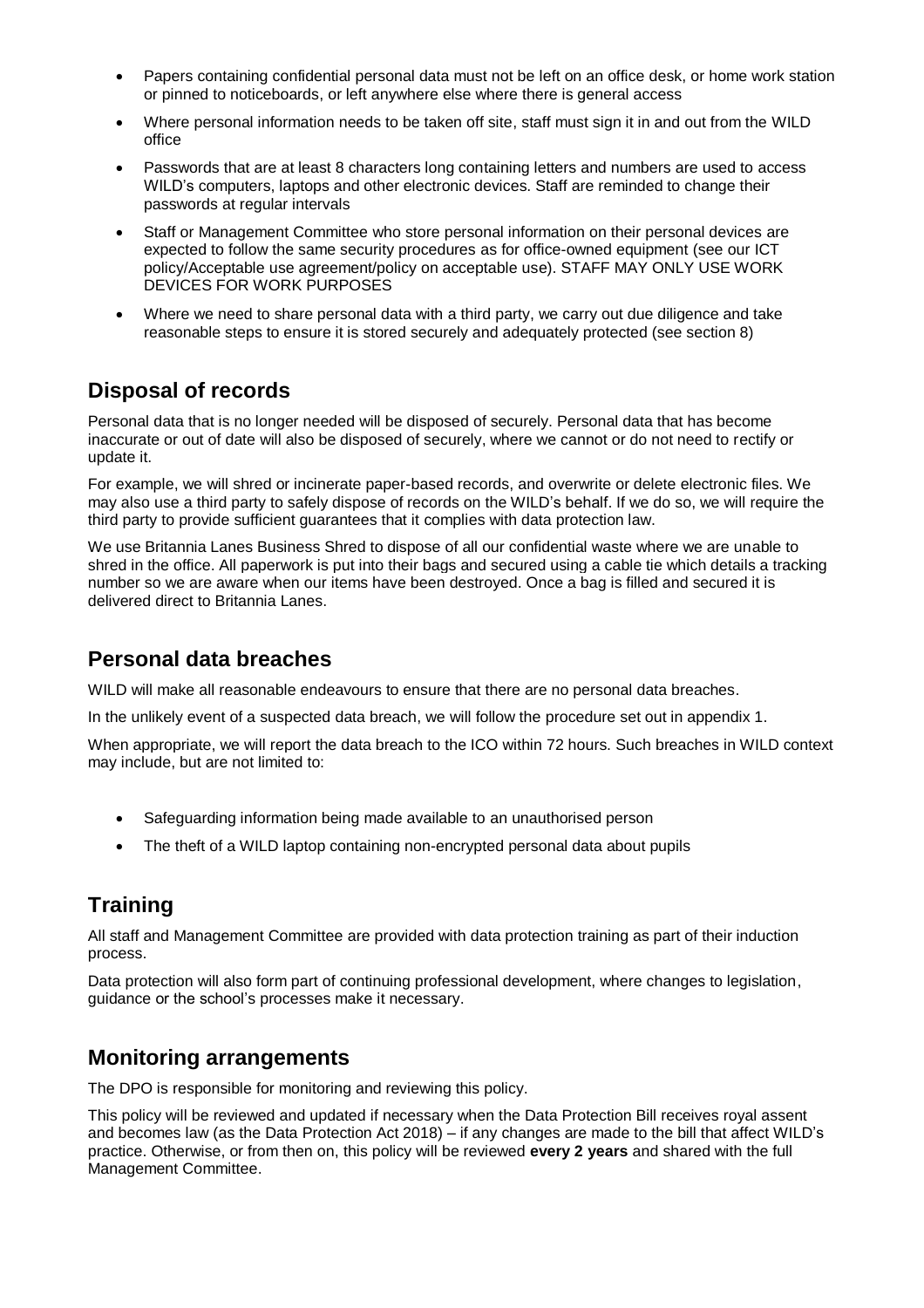## **Links with other policies**

This data protection policy is linked to our:

- Freedom of information policy
- ICT/Acceptable Use policy
- Safeguarding policy
- Password policy
- Retention policy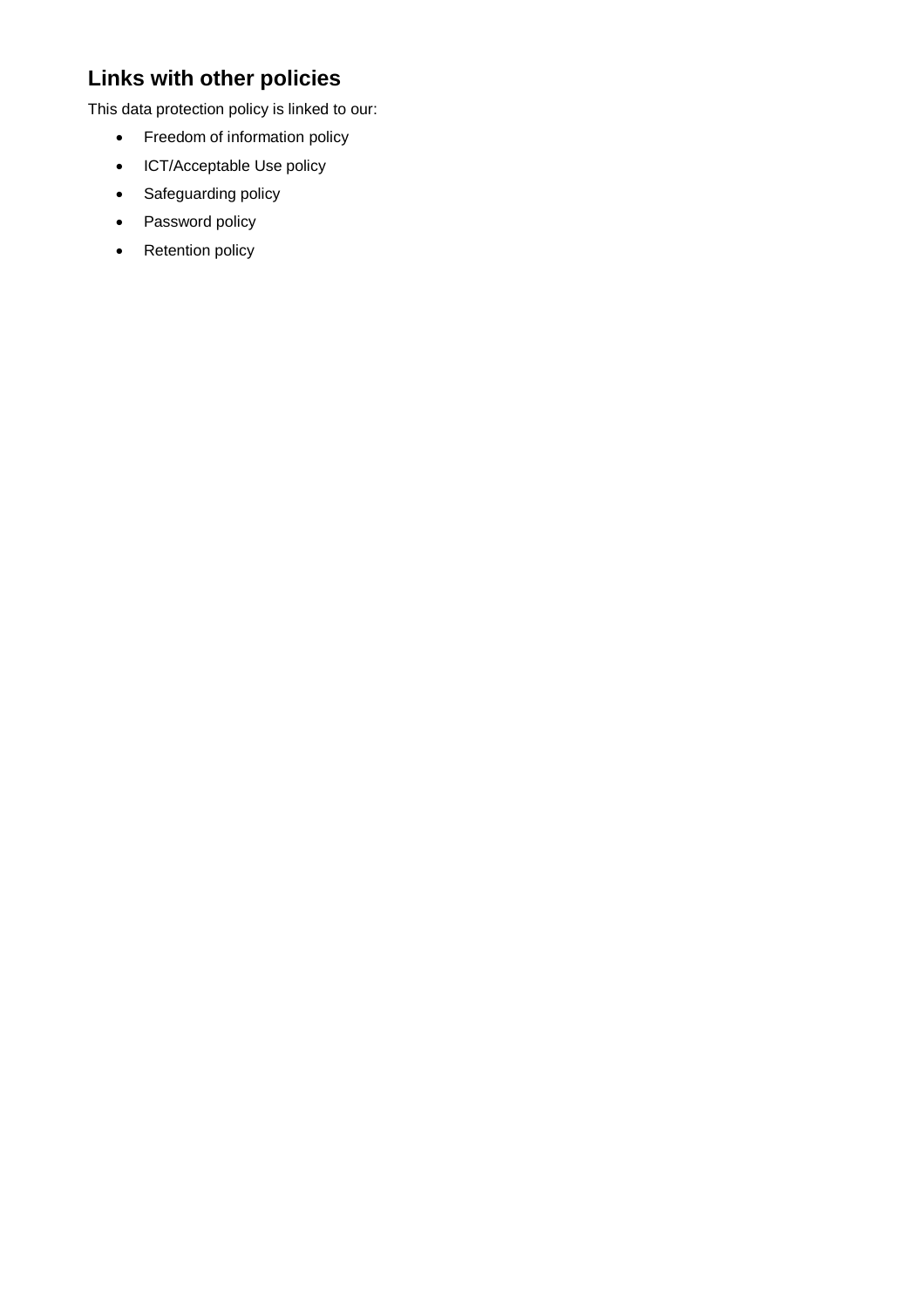### **Appendix 1: Personal data breach procedure**

This procedure is based on [guidance on personal data breaches](https://ico.org.uk/for-organisations/guide-to-the-general-data-protection-regulation-gdpr/personal-data-breaches/) produced by the ICO.

- On finding or causing a breach, or potential breach, the staff member or data processor must immediately notify the DPO
- The DPO will investigate the report, and determine whether a breach has occurred. To decide, the DPO will consider whether personal data has been accidentally or unlawfully:
	- o Lost
	- o Stolen
	- o Destroyed
	- o Altered
	- o Disclosed or made available where it should not have been
	- o Made available to unauthorised people
- The DPO will alert the Local Authority and the chair of the Management Committee
- The DPO will make all reasonable efforts to contain and minimise the impact of the breach, assisted by relevant staff members or data processors where necessary. (Actions relevant to specific data types are set out at the end of this procedure)
- The DPO will assess the potential consequences, based on how serious they are, and how likely they are to happen
- The DPO will work out whether the breach must be reported to the ICO. This must be judged on a case-by-case basis. To decide, the DPO will consider whether the breach is likely to negatively affect people's rights and freedoms, and cause them any physical, material or non-material damage (e.g. emotional distress), including through:
	- o Loss of control over their data
	- o Discrimination
	- o Identify theft or fraud
	- o Financial loss
	- o Unauthorised reversal of pseudonymisation (for example, key-coding)
	- o Damage to reputation
	- o Loss of confidentiality
	- $\circ$  Any other significant economic or social disadvantage to the individual(s) concerned

If it is likely that there will be a risk to people's rights and freedoms, the DPO must notify the ICO.

- The DPO will document the decision (either way), in case it is challenged at a later date by the ICO or an individual affected by the breach. Documented decisions are stored
- Where the ICO must be notified, the DPO will do this via the ['report a breach' page](https://ico.org.uk/for-organisations/report-a-breach/) of the ICO [website](https://ico.org.uk/for-organisations/report-a-breach/) within 72 hours. As required, the DPO will set out:
	- $\circ$  A description of the nature of the personal data breach including, where possible:
		- The categories and approximate number of individuals concerned
		- **The categories and approximate number of personal data records concerned**
	- o The name and contact details of the DPO
	- o A description of the likely consequences of the personal data breach
	- $\circ$  A description of the measures that have been, or will be taken, to deal with the breach and mitigate any possible adverse effects on the individual(s) concerned
- If all the above details are not yet known, the DPO will report as much as they can within 72 hours. The report will explain that there is a delay, the reasons why, and when the DPO expects to have further information. The DPO will submit the remaining information as soon as possible